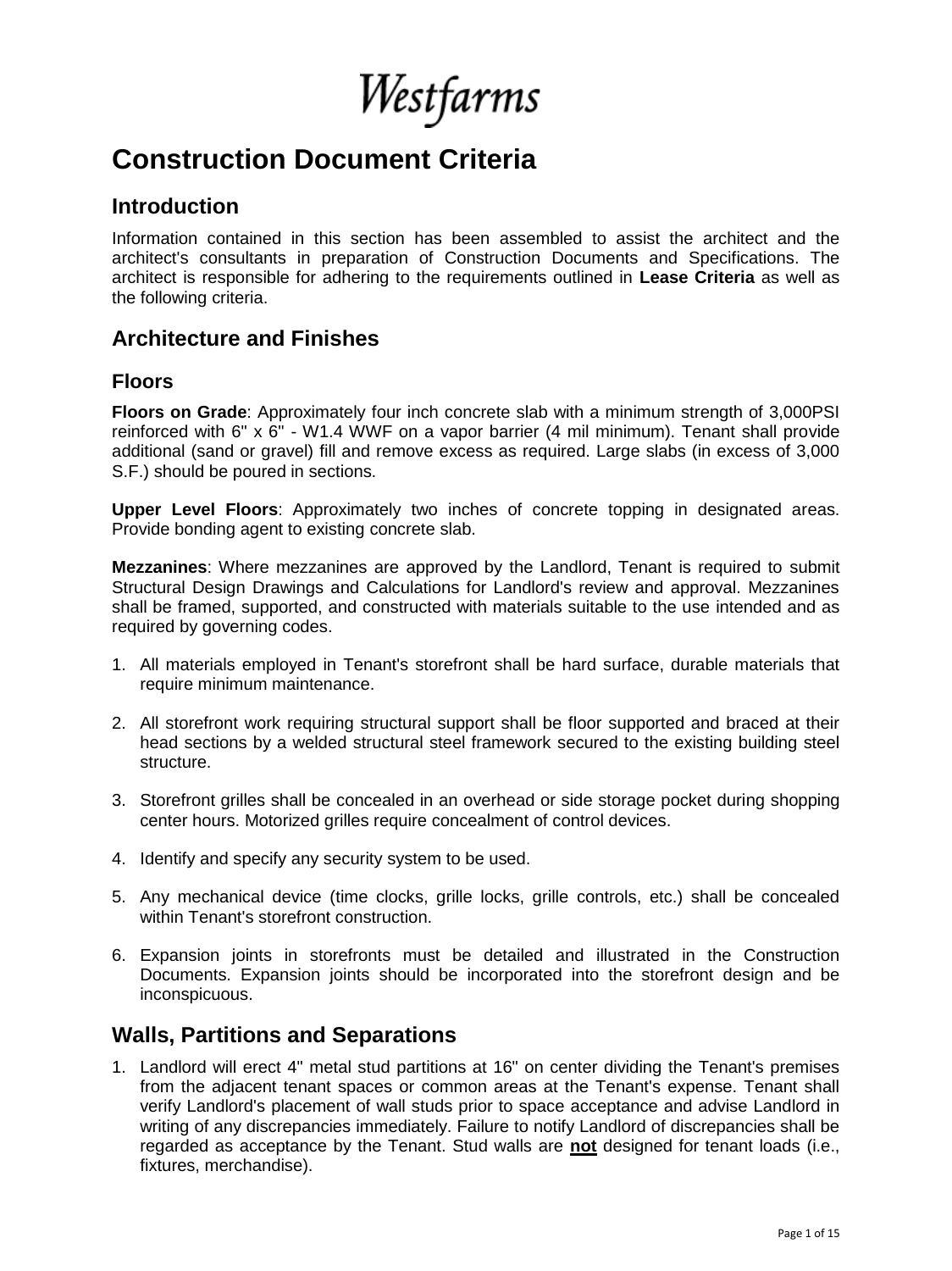

- 2. Demising walls and steel columns shall receive a minimum of one layer of 5/8" fire code gypsum wallboard with taped and spackled joints from floor to underside of structure above. Box out for fire damper(s) provided by Landlord.
- 3. Tenant's interior partitions shall be made of metal stud framing with gypsum board finish on all sides with taped and spackled joints.
- 4. Tenant shall provide and install non-combustible smoke barrier as may be required at separations from the leased premises and ceiling above mall areas. Smoke barrier must not be attached to the Landlord's mall ceiling system.

## **Exit / Access / Doors and Corridors**

- 1. Exit/access doors shall be minimum  $3'$  0" x 6' 8" x  $1\frac{3}{4}$ " "B" label fire door and frame with commercial grade hardware in accordance with governing codes. Said doors shall be constructed in a recessed vestibule which will be constructed by Tenant at Tenant's expense.
- 2. After installation of exit/access door, Tenant shall restore service corridor to original condition. Where vestibules are constructed, extend corridor base into the vestibule and provide corner guards as per the Landlord's specifications.
- 3. Exit/access door shall be painted per color specified by Landlord and labeled with store name and number as specified by center management.
- 4. Exit/access corridor walls shall receive one layer of 5/8" fire code gypsum wallboard on both sides from floor to underside of structure above. All joints must be taped and spackled.

## **Ceiling Work**

- 1. Ceiling heights are shown on the Space Layout Drawing (See Sheet 1 of 2) included with the Tenant Design Package. Tenant is responsible for field verification of the existing conditions. Ceiling heights above the height shown on the Space Layout Drawing may be possible but Landlord does not guarantee clearances for such ceilings. In some cases, existing utilities may be relocated by Tenant at Tenant's expense. Written approval from Landlord is required before proceeding with such work. A ceiling is required in all areas (i.e., stockrooms, toilets, etc.).
- 2. Metal suspension systems shall be used for all ceilings and shall be secured to Landlord's structural framing only. No connections to Landlord's roof deck will be permitted. Only lay-in acoustical ceilings may be secured to floor deck, refer to Landlord's Standard Project Details.
- 3. Combustible materials of any sort may not be used or stored above the Tenant's ceilings.
- 4. All diffusers, grilles, tracks, etc., must be painted to match finish ceiling.
- 5. Provide access panels to permit servicing to all equipment located above the ceiling. Access panels in hard surface ceilings must be flush with adjacent finishes. Access panels should be installed on vertical ceiling soffits or located as inconspicuously as possible.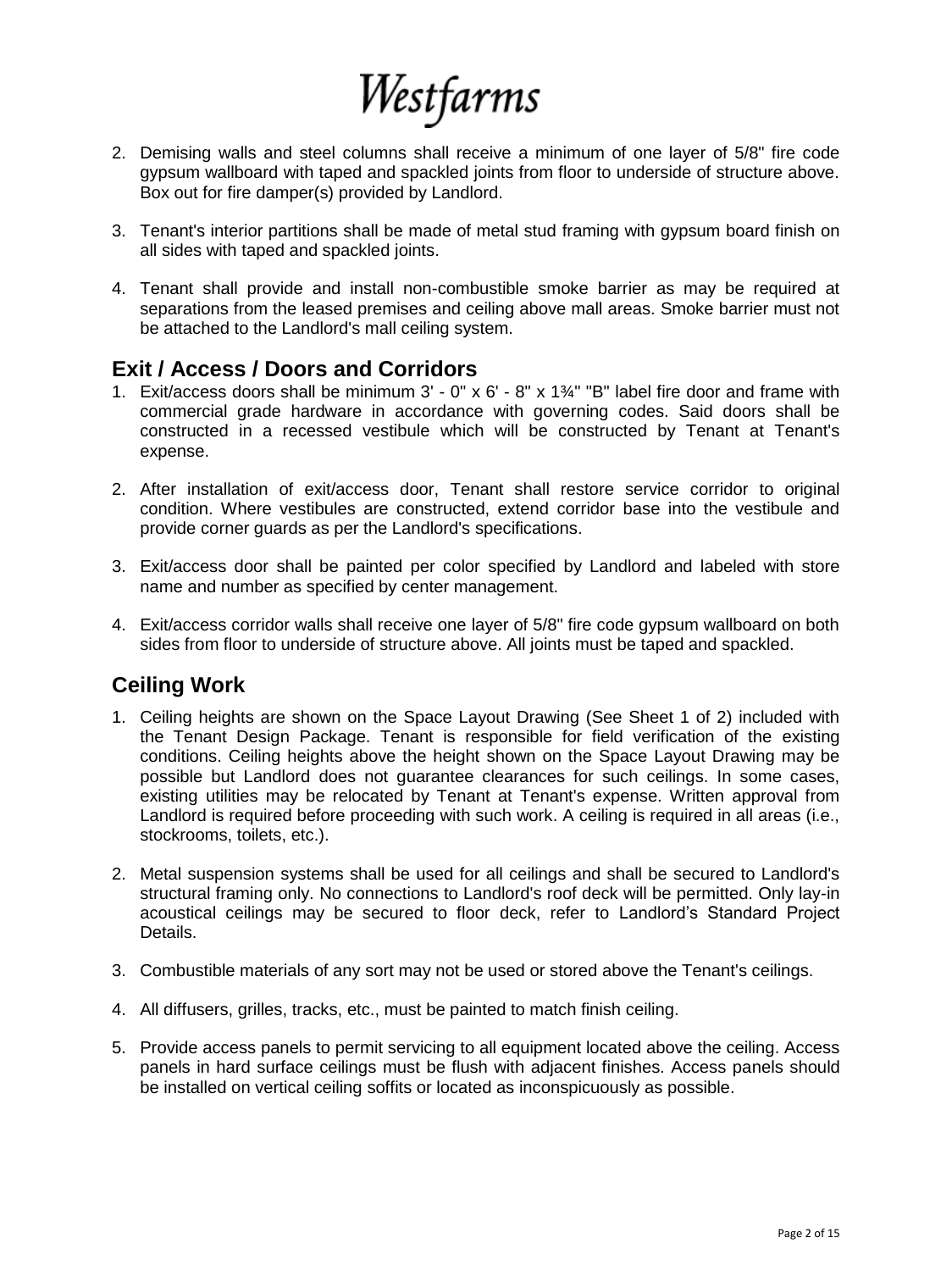Westfarms

# **Floor Finishes**

- 1. All floor finishes at the storefront lease line shall be the same finish floor elevation as the Landlord's mall floor.
- 2. Expansion joints in sales areas must be detailed and illustrated in the Construction Documents. Expansion joint material must be compatible with the floor finish materials.
- 3. Hard surface material(s) must extend a minimum of 5' 0" into the tenant space.

## **Interiors**

- 1. **Toilet Rooms:** All toilet room floors above grade level shall have a Landlord approved waterproof membrane between the structural sub-floor and Tenant's finish floor. All toilet rooms shall have ceramic tile sanitary floors and bases that extend a minimum of 4" above finish floor. Floor drains and thresholds are also required.
- 2. **Rubbish Storage Rooms:** Provide a storage area for rubbish in all food or beverage service operations. All storage area floors above grade level shall have a Landlord approved waterproof membrane between Landlord's structural sub-floor and Tenant's finish floor.
- 3. **Food Preparation and Service Areas:** All food preparation and service area floors above grade level shall have a Landlord approved waterproof membrane between the structural sub-floor and Tenant's finish floor. They also must have an adequate number of floor drains.

# **Storefront Signage Dimensional and Location Requirements**

- 1. The average height of sign letters or components shall not exceed twelve inches. Letters are limited to fourteen inch maximum height.
- 2. Signs shall not project beyond the storefront lease line more than two inches if less than eight feet above finished floor line, nor more than four inches above eight feet.
- 3. The extreme outer limits of the sign letters and components shall fall within a rectangular area that can be defined as follows: The two short sides shall not fall closer than twenty-four inches to the side lease lines of the premises and the top side of which shall fall no closer than twelve inches to the soffit of the mall fascia.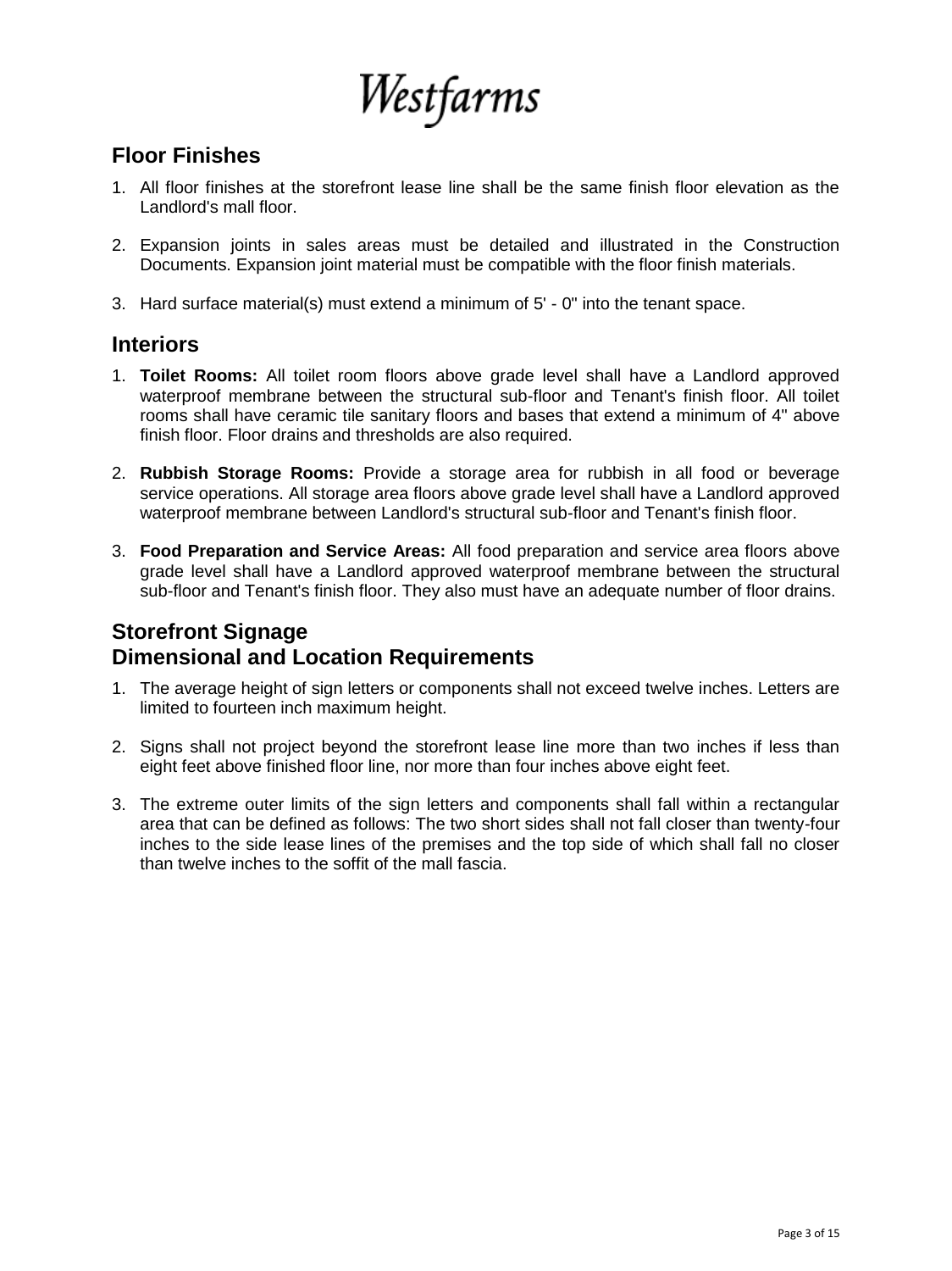

# **Prohibited Sign Types**

- 1. Signs with exposed neon or other lamps or signs using flashing lights.
- 2. Sign manufacturer's name, stamps or decals, or registered trademarks.
- 3. Signs with exposed raceways, ballast boxes or transformers.
- 4. Signs with painted letters.
- 5. Signs employing luminous, vacuum-formed plastic letters.
- 6. Signs of exposed box or cabinet-type design that employ transparent, translucent or luminous plastic background panels.
- 7. Shadow box type signs.
- 8. Signs employing un-edged or uncapped plastic letters with no returns.
- 9. Paper, plastic or cardboard signs. In addition, stickers or decals of any kind are not permitted on the storefront glass or in entry area, unless approved by Landlord.
- 10. Signs with exposed fasteners, vents or weep holes.
- 11. Signs with an orientation other than horizontal, that is, no vertical, perpendicular or diagonal signage, etc., unless approved by Landlord.

# **Structural**

## **Modifications and Alterations**

Modifications and alterations to Landlord's framing structure will not be permitted without Landlord's prior written approval. In the event that Landlord approves Tenant's request, Tenant shall leave Landlord's structure as strong as or stronger than original design with finishes unimpaired.

Concrete floor penetrations required by Tenant shall be coordinated with Landlord's Field Representative, shall be engineered to fit existing conditions and installed according to the Standard Project Details included with the Tenant Design Package.

# **Design Loads**

**Stores**: 75 pounds per square foot plus a 20 pounds per square foot allowance for partitions.

**Restaurants**: 75 pounds per square foot.

**Mezzanines**: Subject to Landlord review and approval.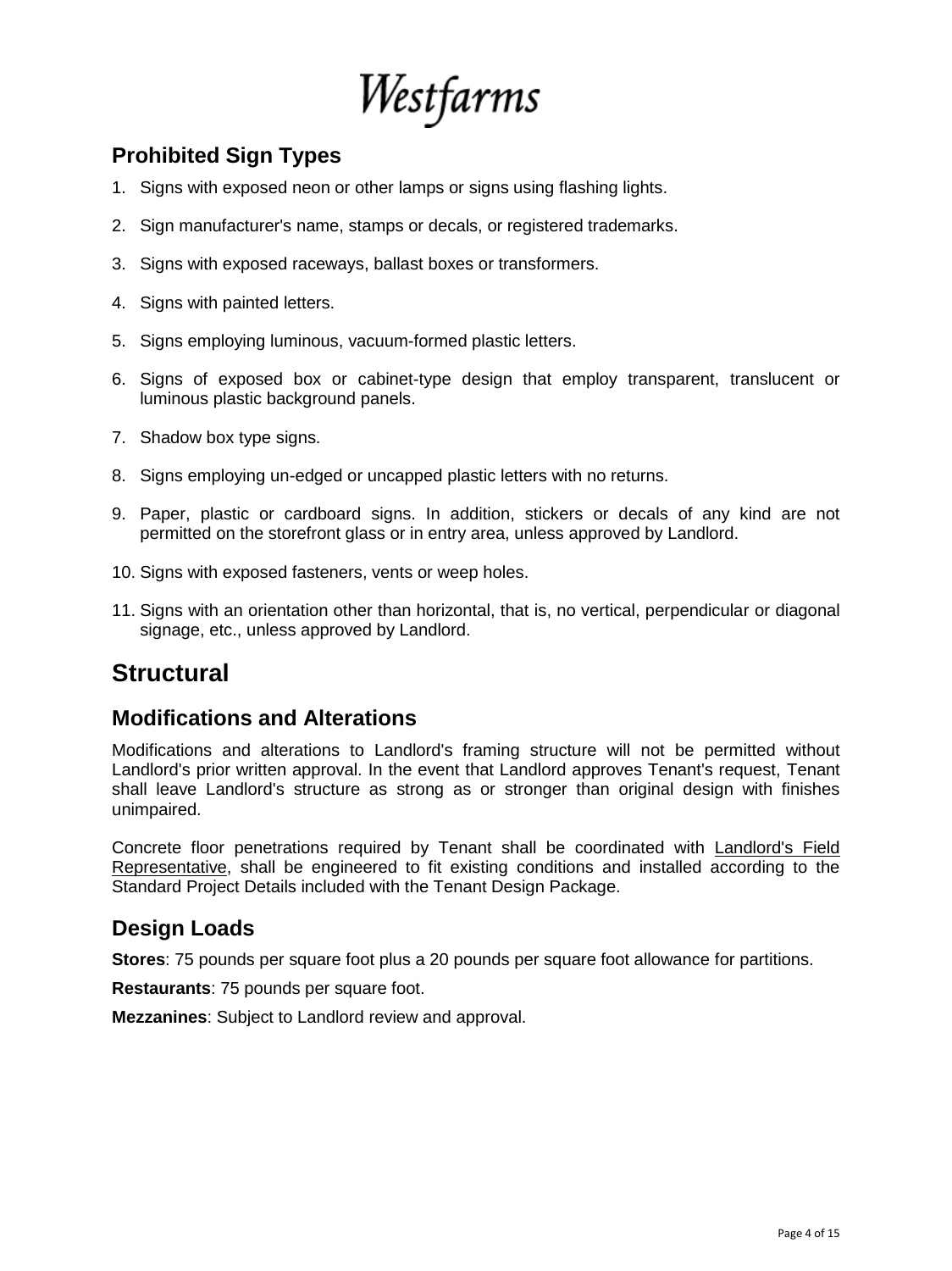Westfarms

# **Heating, Ventilation and Air-Conditioning**

#### **General Requirements (Applies to Each System)**

- 1. If applicable, **"Tenant Mechanical Load Calculation Check Sheets"** must be filled out completely and included with second submittal for Landlord review. To determine which mechanical system applies to your particular location within the Center, refer to your lease. Upon determination of system type, refer to the appropriate section of the criteria on the following pages.
- 2. Verify points of connection to existing ducts, waste, vent and water stubs with Landlord's Field Representative.
- 3. Tenant shall not permit odors from within the leased premises to enter other areas of the center. If any tenant or occupant of the center objects to odors from the leased premises, the Landlord may, at Landlord's discretion, instruct the Tenant to control such odors. Failure to correct the situation would be a material breach of the lease. If Tenant's mechanical system is unable to function in a manner to prevent odors from leaving the premises, Tenant shall make the necessary adjustments or additions to its present system to the satisfaction of the Landlord's Field Representative.
- 4. Exhaust hoods on roof shall be up-blast type and be located a minimum of 20 feet away from all fresh-air intakes. Provide exhaust to remove all hot food odors.
- 5. Cutting and patching of roof openings, when approved by the Landlord, shall be done by the Landlord's roofing contractor and paid for by the Tenant.
- 6. Tenant shall engage a separate temperature control contractor for final set-up of system(s) operations and air balancing.

# **For Tenants Connecting to the Central Air-Conditioning Supply System - B & C Buildings**

#### **Landlord Work**

Landlord will provide a variable volume, central air conditioning system including "air-side economizer" operation with the following:

- 1. Conditioned, filtered, fixed temperature, variable volume air to each tenant space through a series of vertical duct shafts and horizontal supply ducts.
- 2. Conventional high velocity supply ducts stubbed into or in proximity to each tenant space.
- 3. Standard variable air volume control device sets complete with pneumatic operators and thermostats. VAV control device sets will be available from Landlord's Field Representative for installation by Tenant's contractor.
- 4. Main pneumatic temperature control loop (20 PSI) stubbed into or in proximity to each tenant space.
- 5. Toilet exhaust ducts stubbed into or in proximity to each tenant space.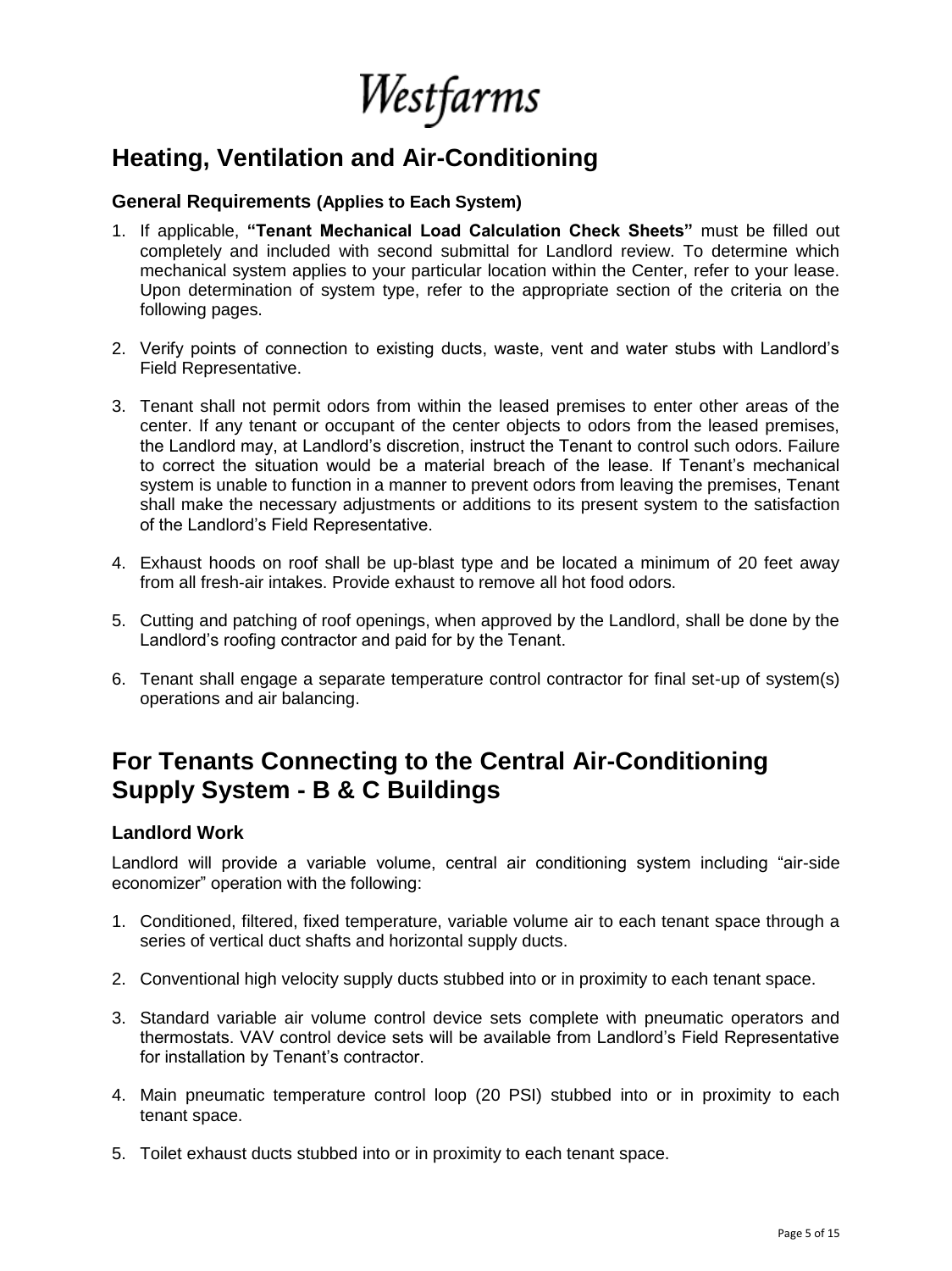

- 6. The air conditioning supply system as provided by the Landlord will be designed and installed to maintain the following conditions in the sales area only:
	- a. Inside temperature of  $76^{\circ}F$  +/-  $2^{\circ}F$  dry bulb and 50% +/- 5% relative humidity during summertime when outside conditions are 91ºF dry bulb and 74ºF wet bulb and the following inside design conditions are not exceeded:
		- Lighting: 6.5 watts/sf.
		- Occupancy: one person/75 sf.
- 7. Landlord's system will not operate during shopping center off-hours as determined by the Landlord.
- 8. Central smoke exhaust system using ceiling plenums for conveyance of smoke.
- 9. Opening(s) in party wall above ceiling for the passage of return-air or smoke exhaust.

#### **Tenant Work**

Tenant, at its sole cost and expense, shall prepare Design Construction Drawings and Specifications for and shall initially construct or provide all heating, ventilation, exhaust equipment including controls, ducts, insulation, plumbing, electrical and structural for the leased premises. Each tenant shall provide an individual system proceeding from the high-velocity air conditioning ducts and the toilet exhaust duct provided. All equipment shall bear UL labels.

#### **General Requirements**

- 1. Central Air Conditioning System will provide 56ºF +/- 2ºF air with outside temperature at 91ºF dry bulb and 74ºF wet bulb. Maximum CFM available for Lower Level stores is 1.20 CFM/SF. Maximum CFM available for Upper Level stores is 1.30 CFM/SF.
- 2. Tenant heating equipment shall be designed to maintain the leased premises at an inside dry bulb temperature of  $70^{\circ}$ F when the outside temperature is  $0^{\circ}$ F dry bulb with average wind velocity of 15 MPH.
- 3. Tenant shall furnish and install standard low-velocity air distribution system to sales area of the leased premises. Tenant may elect to supply air to other than sales area with the understanding that temperature, as stated above, may not be maintained.
- 4. Design, fabricate and construct all ductwork from galvanized sheet metal in accordance with the latest ASHRAE and SMACNA standards.
- 5. Tenant's supply-air ductwork shall be insulated and all ductwork shall be installed in concealed space above ceilings. Space between ceiling and structure shall be used as a return-air and smoke exhaust plenum. Stock room shall have a ceiling.
- 6. All tenants shall provide ceiling return-air registers or grilles (maximum velocity 400 FPM net). These grilles are also to be used for smoke removal.
- 7. Tenant shall furnish and install all code complying pneumatic temperature control piping as required per manufacturer's recommendations or the Landlord's review comments.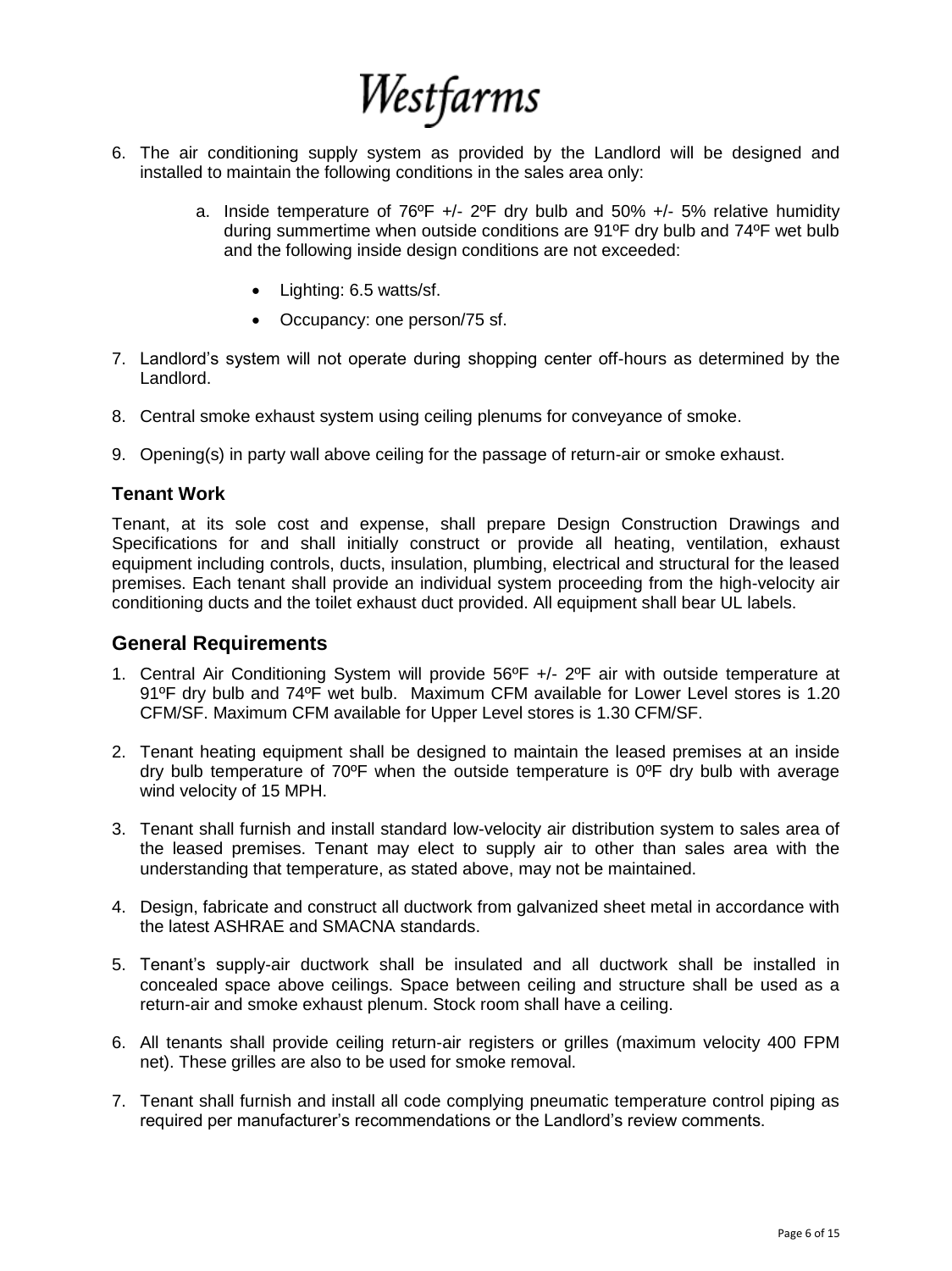# Westfarms

- 8. Quantity of air supplied to the leased premises will be verified by Landlord upon review of Tenant's Construction Drawings and Mechanical Load Tabulation form.
- 9. Equipment must be installed allowing clear access for servicing.

# **Heating**

- 1. The majority of required tenant heating will be generated by inherent internal loads, that is, the daytime contribution from people and lighting.
- 2. Those tenants affected by external heat losses (exterior walls, doors, windows, floors, etc.) shall install independent electric heat from Tenant's power source consisting of the following:
	- a. **Roof:** By self-contained, thermostatically controlled electric unit heaters installed in the space between ceiling and roof. Unit heaters shall be designed to maintain a minimum inside dry bulb temperature of 55ºF in this plenum. Thermostat shall be set and locked at 55ºF.
	- b. **Exterior Walls, Doors, Windows:** By self-contained, thermostatically controlled electric heaters or electric baseboard type radiant heaters. Heaters shall be designed to maintain a minimum inside dry bulb temperature of 70ºF in affected spaces.

## **Ventilation**

- 1. **Sales Area:** Central air conditioning supply system will provide minimum air circulation of 15 CFM outside air per occupant.
- 2. **Toilet Rooms:** Shall be exhausted per local code requirements. Exhaust equipment shall be of ceiling or in-line type complete with backdraft damper and duct connection to Landlord's toilet exhaust system.

# **Air Conditioning**

Tenant shall install a minimum of one Landlord supplied VAV control device set. VAV control device sets are of the variable volume type with 90% shut-off, complete with pneumatic operator and room thermostat.

# **For Tenants Installing Individual Heating, Ventilation and Air Conditioning Systems - D, E, F & H Buildings**

## **Landlord Work**

Landlord shall initially construct or provide the following:

- 1. A system of roof-mounted structural steel support beams. This system is to be used for mounting Tenant's roof-top air-cooled condensing equipment.
- 2. Duct shafts containing fresh air, relief and toilet exhaust ducts to serve Lower Level tenants stubbed in central locations as determined by Landlord and terminating to the atmosphere.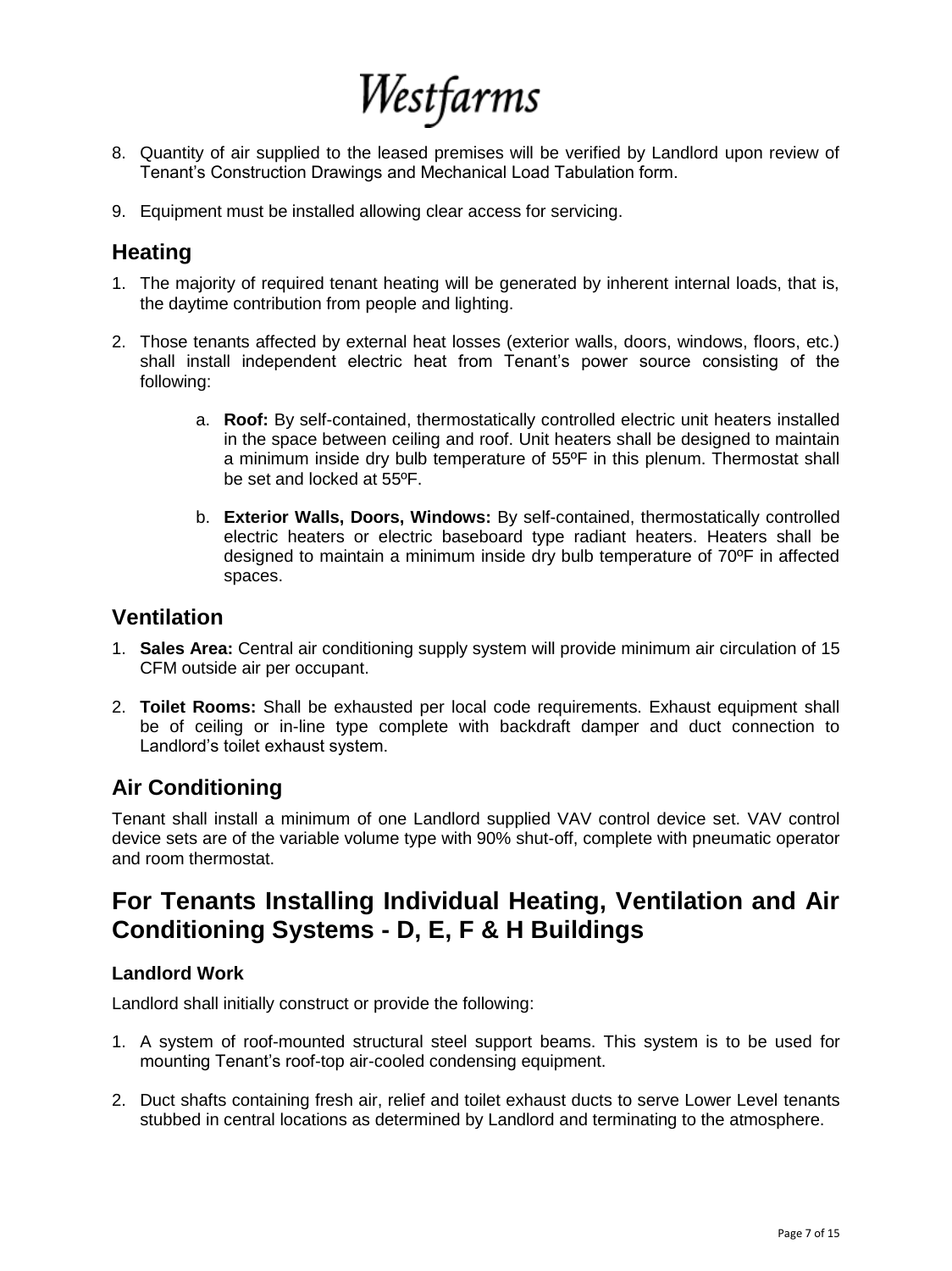

#### **Tenant Work**

Tenant, at its sole cost and expense, shall prepare Design Construction Drawings and Specifications for and shall initially construct and provide all heating, ventilation and air conditioning supply, venting and drainage, fresh-air supply and return, exhaust and makeup air, dehumidification and humidification equipment, water saving equipment and all structural, plumbing and electrical work related thereto. Each tenant shall provide an individual system. All equipment shall bear UL labels.

#### **General Requirements**

- 1. All equipment shall be contained within Tenant's premises except rooftop air-cooled condensing units, make-up air units and hood exhausters. Such equipment located in areas designated by the Landlord to specified heights according to Landlord's approval.
- 2. Tenant's air-handling units shall be floor-supported in the leased premises independent of Landlord's structural system. Do not suspend air-handling units from building structure.
- 3. All air supplied to Tenant's area by its equipment shall not migrate to the mall area or adjacent spaces.
- 4. There shall be a provision to bring in 100% fresh-air for cooling purposes anytime the outside temperature is below 60ºF. Such provision shall be operated by automatic temperature controls. Lower Level tenants' relief-air shall be mechanically driven.
- 5. All supply and fresh-air ductwork shall be insulated and all ductwork on all levels shall be installed in concealed space above ceilings. Space between ceiling and structure shall not be used as a return-air plenum. Return-air from conditioned space to air-handling equipment must be duct connected.
- 6. All Lower Level tenants' outside air, relief air, exhaust air and other ductwork requiring outdoor intake or venting except process requirements shall be extended by Tenant to the common tenant service shafts indicated on the Space Layout Drawings. All outside air, relief-air and general exhaust (toilet room, storage room, etc.) ductwork shall connect with backdraft dampers to sheet metal housings provided at the base of the common shafts.
- 7. Design, fabricate and construct all ductwork from galvanized sheet metal in accordance with the latest ASHRAE and SMACNA standards.
- 8. Commercial grade temperature controls shall be provided for heating, cooling and ventilating system installed under the supervision of the manufacturer's representative. All dampers shall be motorized automatically.
- 9. Heating, ventilating and air conditioning shall be provided in all exterior lobbies, vestibules and window display areas.
- 10. Tenant shall furnish and install, if applicable, a complete kitchen exhaust and makeup air duct system. Ductwork shall be fabricated of galvanized sheet metal in gauges specified by NFPA 96 for the use intended and shall be designed and constructed according to all codes and the latest ASHRAE and SMACNA standards.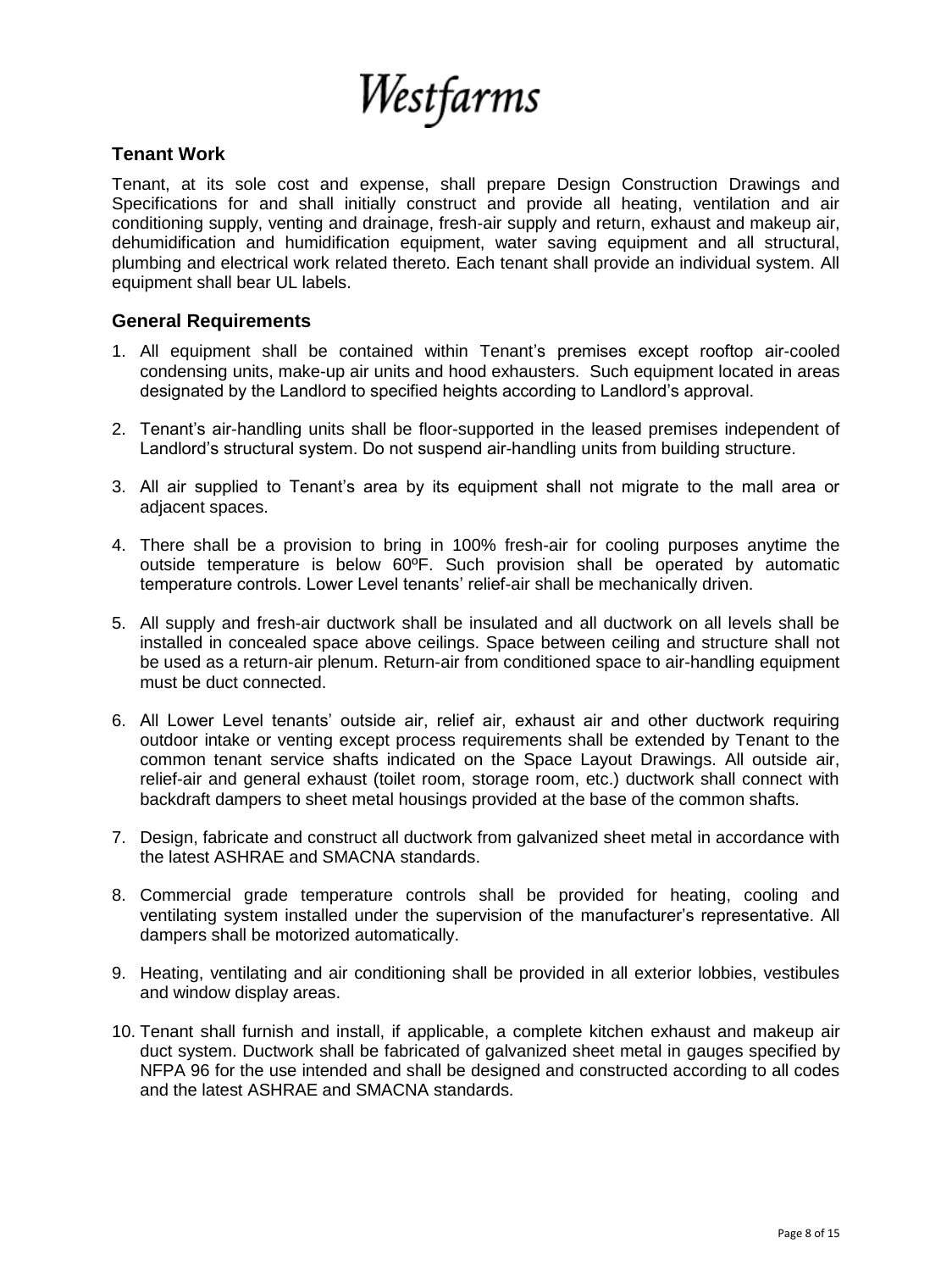

- 11. Tenant shall provide all process requirements, hood exhausts, equipment vents and other contaminated exhausts. When permitted by the Landlord, they shall extend in ductwork through the roof. This ductwork shall be located in special shafts built by Tenant at locations and of construction designated by the Landlord. Non-grease laden ductwork that passes through service corridor walls or Upper Level floor shall have UL approved fire dampers located in ductwork at wall and floor. Provide approved access doors for service to fire dampers. All grease laden ducts that pass through fire-rated partitions are to be encased in calcium silicate blocks or other suitable material approved for use by the code authorities.
- 12. All process exhausts, hood exhaust, equipment vents and other contaminated exhaust, when permitted by Landlord, shall discharge vertically to the atmosphere twenty (20) feet minimum horizontally away from any fresh-air intakes, properly dispersing odors or fumes away from same.
- 13. Equipment must be installed allowing clear access for servicing.
- 14. Tenant's roof equipment shall be located in areas designated by the Landlord to specified heights and according to Landlord's approval.
	- a. **Exception:** should weight or location of equipment by Tenant require supports, screens, catwalks or roof hatch and ladder, they shall be provided by Tenant according to Standard Project Details. Landlord will determine when and where the above shall be required.
	- b. **Finish:** all such equipment shall be factory-finish painted according to the Landlord's paint schedule and specifications.
	- c. **Identification:** Tenant's roof equipment shall be clearly identified with Tenant's name.

## **Heating**

**Winter design condition:** 0ºF outside dry bulb temperature and an average wind velocity of 15 MPH.

- 1. **Sales Area:** by electric duct heater supply unit and duct distribution system.
- 2. **Stock Area:** By electric unit heaters or ductwork at Tenant's option.
- 3. **Exterior Lobbies and Vestibules:** by electric cabinet unit heaters or ductwork at Tenant's option.
- 4. **Exterior Window Displays:** by electric duct heaters.

## **Ventilation**

- 1. Supply system shall provide minimum air circulation of 1.25 CFM/S.F. of sales area, 0.5 CFM/S.F. of service and stock areas and minimum of 15 CFM outside air per occupant, but not less than 20% of all air supplied to the leased premises.
- 2. **Toilet Rooms:** shall be exhausted per local code requirements. Exhaust equipment for Lower Level tenants shall be of ceiling or in-line type complete with backdraft damper and duct connection to Landlord's toilet exhaust system. Upper level tenants shall provide roofmounted exhaust fans of aluminum construction.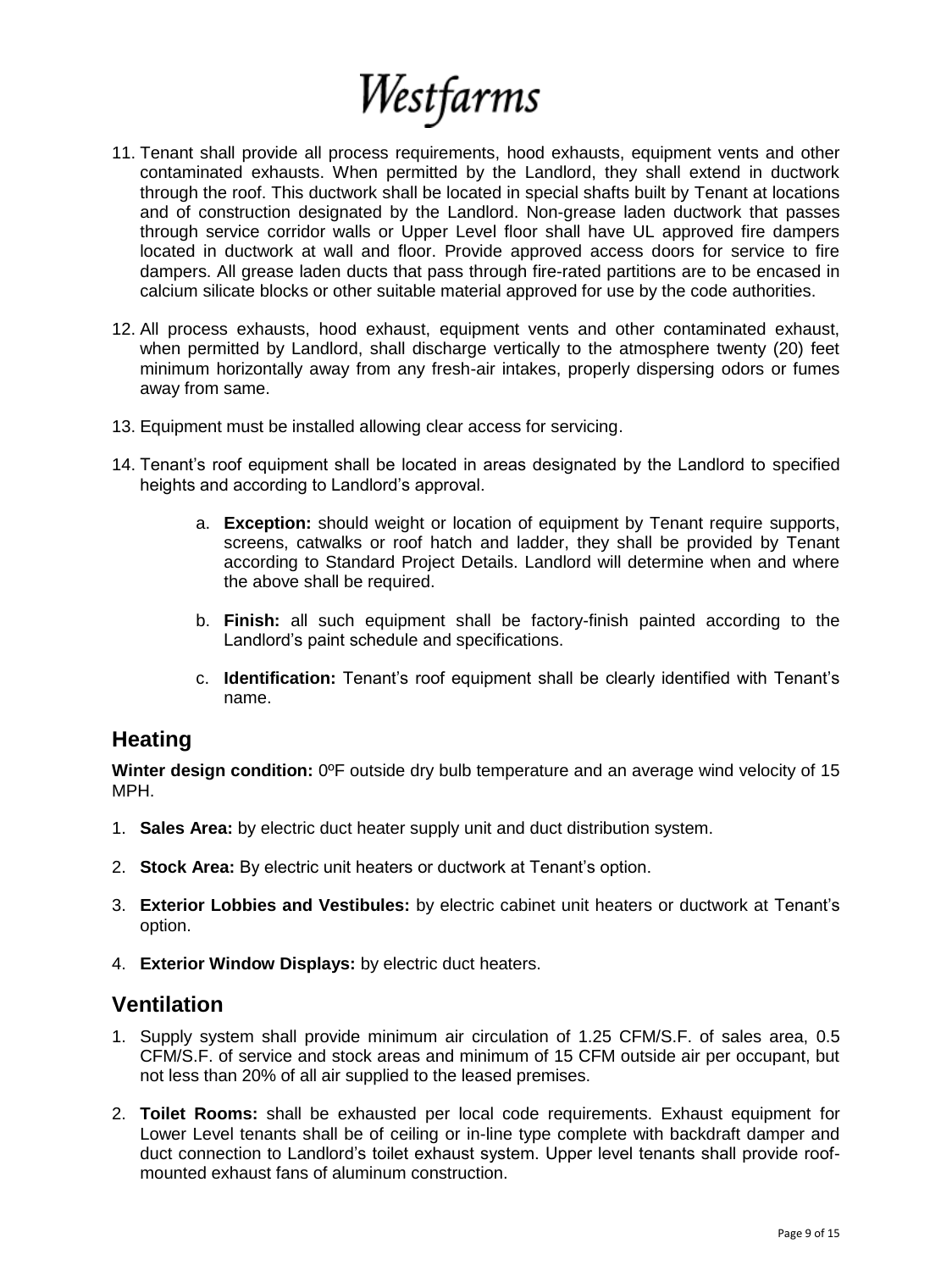Westfarms

# **Air-Conditioning**

- 1. Air conditioning equipment shall be adequate to maintain in sales areas inside conditions of 75ºF dry bulb and 50% relative humidity with outside conditions of 91ºF dry bulb and 74ºF wet bulb.
- 2. All refrigerant piping shall be installed in ceiling space and extended through roof adjacent to the equipment. Suction lines shall be insulated.
- 3. **Air Conditioning Units:** Commercial grade with two-inch thick filters and internally insulated furniture steel casing.

# **Plumbing - All Tenants**

#### **Landlord Work**

- 1. On-site water supply mains combined for domestic and fire protection, shut-off valves and fire hydrants. Interior domestic water branch lines stubbed above or below Tenant's premises at a point to be determined by Landlord.
- 2. Sanitary and plumbing vent branch lines stubbed at a point to be determined by Landlord.

#### **Tenant Work**

- 1. Plumbing fixtures and piping systems including all rough-in and final connections for same. Installation of all hot and insulated cold water lines, drains and vents, electrical water heaters, water meter and final connections to Tenant's specialty equipment. All installed per governing codes.
- 2. Plumbing fixtures and accessories shall be of commercial quality and shall be of water conserving type.
- 3. Food and beverage service tenants shall connect all grease laden waste to a grease receptor. Tenant is responsible for setting up a regularly scheduled servicing of the grease receptor as determined by the Landlord.
- 4. Floor drains to be provided in toilet rooms and kitchens.
- 5. Pipe sleeves shall be installed in penetrations through floor slabs.
- 6. Provide water meter within the leased premises. Install meter near floor (preferably in Toilet Room) in an easily accessible location. Meter shall read in gallons.
- 7. Provide heat trace on all plumbing lines below supported floor over open air truck dock.
- 8. Food and beverage service tenants shall make gas service arrangements with the gas utility company. Routing of gas line shall be approved by Landlord prior to construction.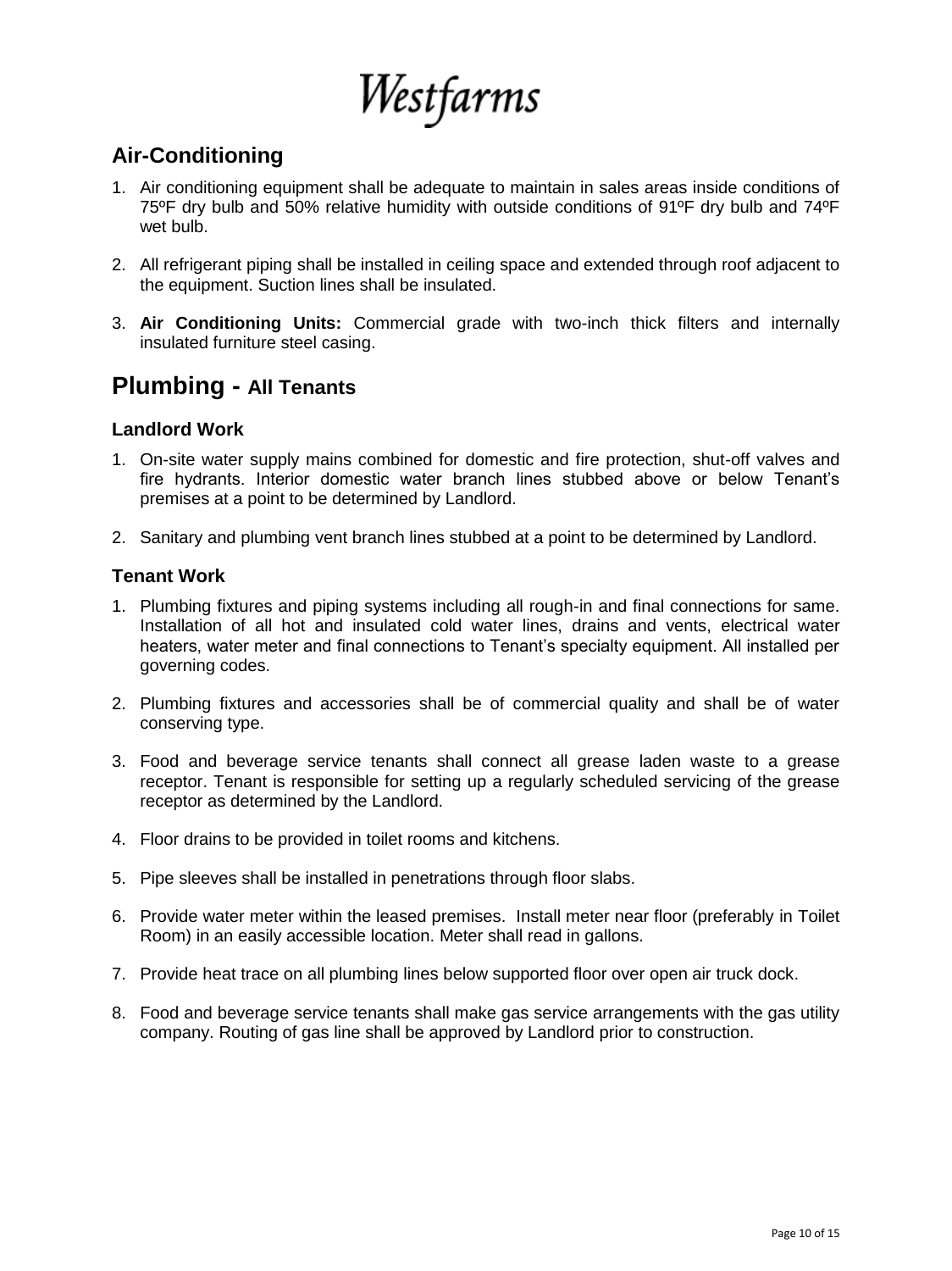

- 9. Food and beverage service tenants on second and third levels shall be required to provide the following:
	- a. Waterproof membrane installed by Landlord's designated contractor at Tenant's expense.
	- b. Install all under floor sanitary and kitchen waste piping in soldered type DWV copper.
	- c. Insulate all under floor sanitary and kitchen waste piping.

# **Fire Protection B and C Buildings**

#### **Landlord Work**

1. Interior hydraulically calculated fire protection sprinkler system main stubbed above tenant's premises at a point to be determined by landlord. Fire protection system is provided with a supervised alarm system.

## **General Requirements**

#### **Tenant Work**

- 1. Hydraulically calculated fire protection sprinkler system, fire hose cabinets, fire extinguishers and other equipment within tenant's premises according to Landlord's Insurance Underwriter's Fire Rating Inspection Bureau and Code Requirements. Since the entire fire protection system for the project is required to be an interrelated, centrally controlled installation, Tenant shall cause to be designed and installed, by a qualified sprinkler contractor acceptable to Landlord, said system within Tenant's premises according to the Landlord's requirements and shall submit for Landlord's review shop drawings, specifications and hydraulic calculations for the sprinkler system that have been approved by the Fire Rating Inspection Bureau. Landlord's approval of this shall not constitute the assumption of any responsibilities by Landlord for the accuracy or sufficiency of the sprinkler system. Tenant shall be solely responsible for the system within the leased premises.
- 2. Valves are not allowed in the sprinkler system. Valving and alarm system is accomplished at source to building by Landlord.
- 3. Provide dry chemical fire protection system for range, hoods, etc.
- 4. Rear vestibule at exit passageway may require sprinkler coverage. Verify with local authority.

# **Design Criteria**

- 1. **Sales Area:** Density 0.18 GPM/SF over 2,500 feet.
- 2. **Stock Rooms:** Where stock exceeds 12 feet in height, coordinate design with theFire Rating Inspection Bureau.
- 3. **Pressure and Flow Requirements:**

|             | <b>STATIC</b> | RESIDUAL | FI OW   |
|-------------|---------------|----------|---------|
| Lower Level | 138 PSI       | 85 PSL   | 825 GPM |
| Upper Level | 127 P.SI      | 80 P.SI  | 825 GPM |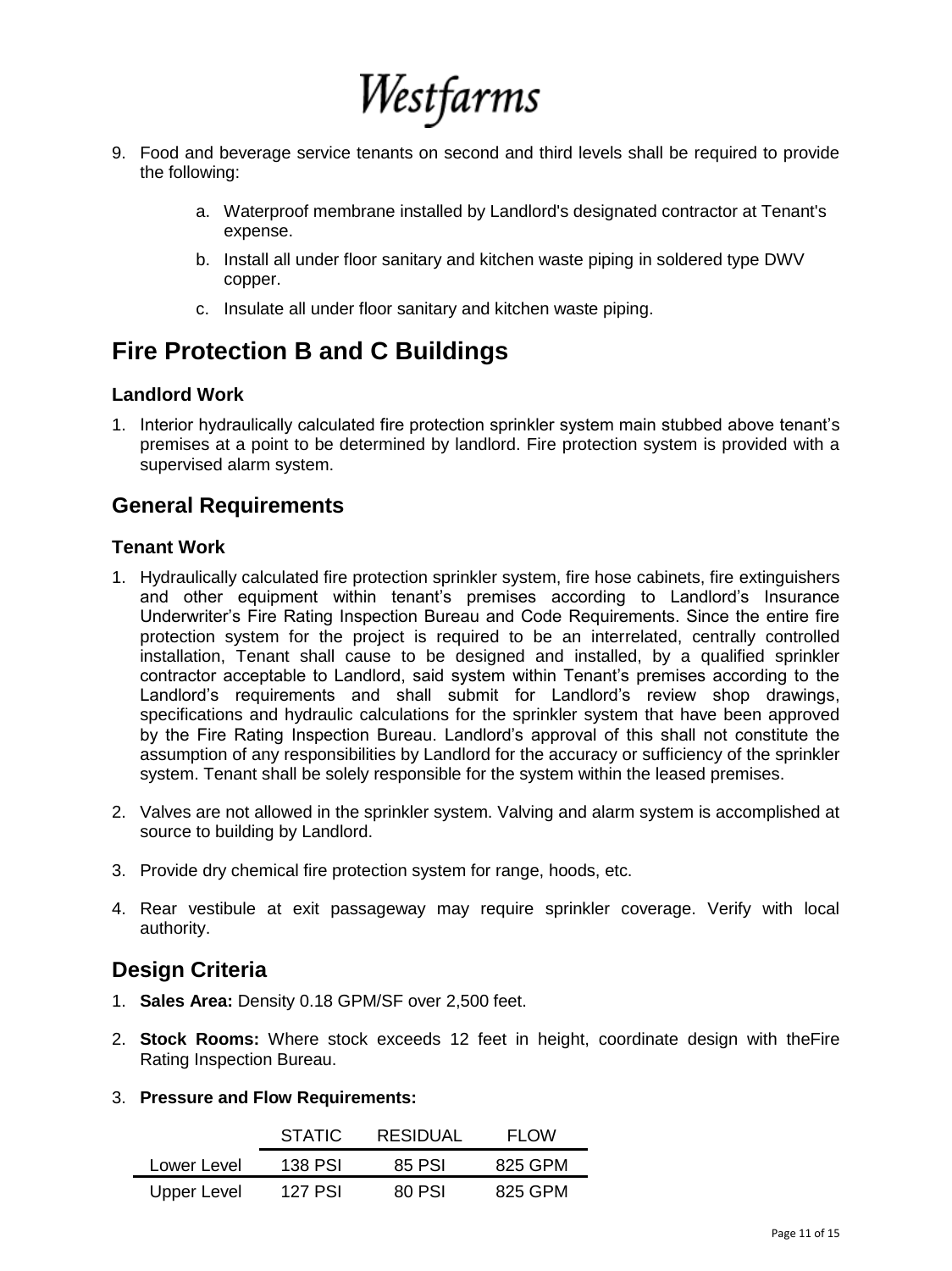Westfarms

# **Fire Protection D, E, F, and H Buildings**

#### **Landlord Work**

Interior ordinary hazard pipe schedule fire protection sprinkler system main stubbed to a point to be determined by landlord. Fire protection system is provided with a supervised alarm system.

#### **Tenant Work General Requirements**

Since the entire fire protection system for the project is required to be an inter-related, centrally controlled installation, Tenant shall use a qualified sprinkler contractor to design and install system within Tenant's premises in accordance with Landlord's requirements.

Tenant's sprinkler contractor shall submit shop drawings and specifications of the sprinkler system approved by the Fire Rating Inspection Bureau for Landlord's review. Landlord's approval of drawings and specifications shall not constitute the assumption of any responsibility by the Landlord for the accuracy or sufficiency of each system. Tenant is solely responsible therefore.

Valves are not in the sprinkler system. Valving and alarm system is accomplished at source to building by Landlord.

Provide dry chemical fire protection for range hoods, etc.

Stock rooms: Where stock exceeds twelve feet in height, coordinate design with the Fire Rating Inspection bureau.

#### **Design Requirements: Tenants 5,000 SF or less**

Ordinary hazard pipe schedule fire protection sprinkler system, fire hose cabinets, fire extinguishers and other equipment within the Tenant's premises in accordance with Landlord's Insurance Underwriter's Fire Rating Inspection Bureau and code requirements.

#### **Design Requirements: Tenants over 5,000 SF**

Hydraulically calculated fire protection sprinkler system, fire hose cabinets, fire extinguishers, and other equipment within Tenant's premises according to Landlord's Insurance Underwriter's Fire Rating Inspection Bureau and code requirements. Since the fire protection system for the project is required to be an inter-related, centrally controlled installation, Tenant shall cause to be designed and installed, by a qualified sprinkler contractor acceptable to the Landlord, said system within Tenant's premises according to the Landlord's requirements, and shall submit for Landlord's review, shop drawings, specifications and hydraulic calculations for the sprinkler system that have been approved by the Fire Rating Inspection Bureau. Landlord's approval of this shall not constitute the assumption of any responsibility by the Landlord for the accuracy or sufficiency of the sprinkler system. Tenant is solely responsible for the system within the leased premises.

Sales area: Density 0.20 GPM/SF over 3,000 feet.

Pressure and flow requirements: Verify with the Fire Rating Inspection Bureau.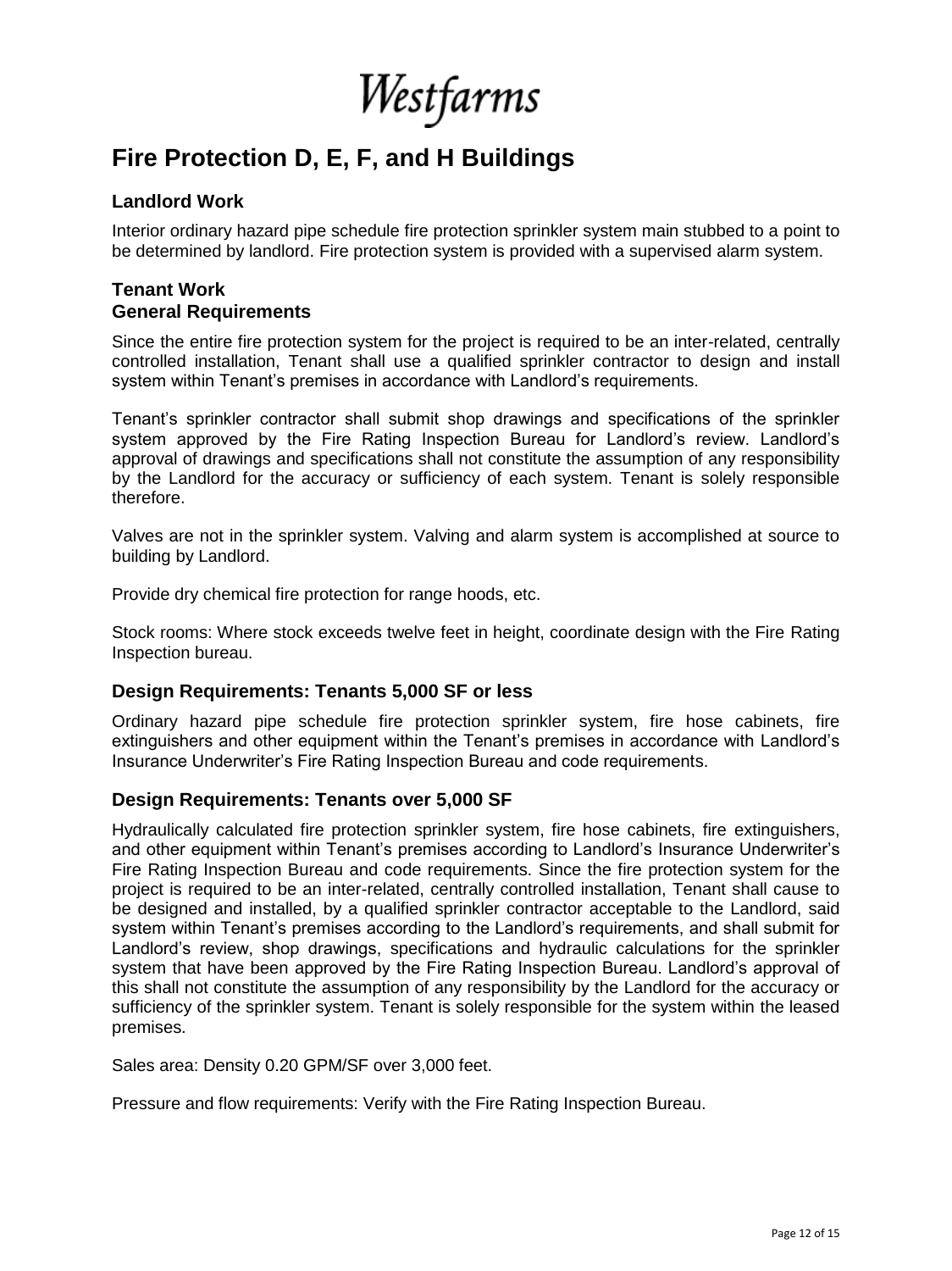Westfarms

#### **Sprinkler Heads**

Sprinkler heads in gypsum board and other hard surface ceilings must be concealed type while sprinkler heads in lay-in ceilings to be semi-recessed. Pendant type heads are permitted only in the stock/storage areas.

Sprinkler heads in gypsum board and other hard surface ceilings must be concealed type while sprinkler heads in lay-in ceilings to be semi-recessed heads. Pendant type sprinkler heads are permitted only in stock/storage areas. All sprinkler heads are to be Quick Response type "QR" approved by FM and UL.

# **Electrical - All Tenants**

#### **General Requirements**

- 1. **"Tenant Electrical Data Tabulation Sheet"** must be filled out completely, certified and submitted with Construction Documents for Landlord Review Process.
- 2. Watt density equals:
	- 6.5 watt/sf. (maximum heat producing load) for tenants connecting to the Central Air Conditioning Supply System.
	- 15.0 watts/sf. (maximum, including HVAC equipment) for tenants installing Individual Heating, Ventilation and Air Conditioning Systems.
- 3. Transformers are to be supported at the floor, not from the building structure.
- 4. Equipment must be installed allowing clear access for servicing.
- 5. Refer to **Section Three: Design** for additional criteria regarding Mechanical and Electrical components.

#### **Landlord Work**

- 1. Electrical primary and secondary distribution feeders to center's central distribution bus duct(s), panel board(s) and switchboard(s).
- 2. Power available for the leased premises is 480/277 volt, 3 phase, 4 wire, 60 hertz.
- 3. Telephone incoming feeders to project central distribution closets.

#### **Tenant Work**

- 1. Electrical feeders in conduit from Landlord's distribution equipment to Tenant's premises. This work shall include, but not be limited to, furnishing and installing a fusible disconnect switch at Landlord's distribution equipment and conduit and conductors of sufficient capacity for Tenant's requirements. All conductors shall be insulated copper wire type THW or THWN. Minimum size shall be 100 amp at480/277 volt, 3 phase, 4 wire, unless otherwise approved by Landlord.
- 2. Tap box, panel board(s), transformer(s), distribution center, conduits and branch wiring, outlet boxes and final connections to all electrical devices including mechanical equipment, controls and signs.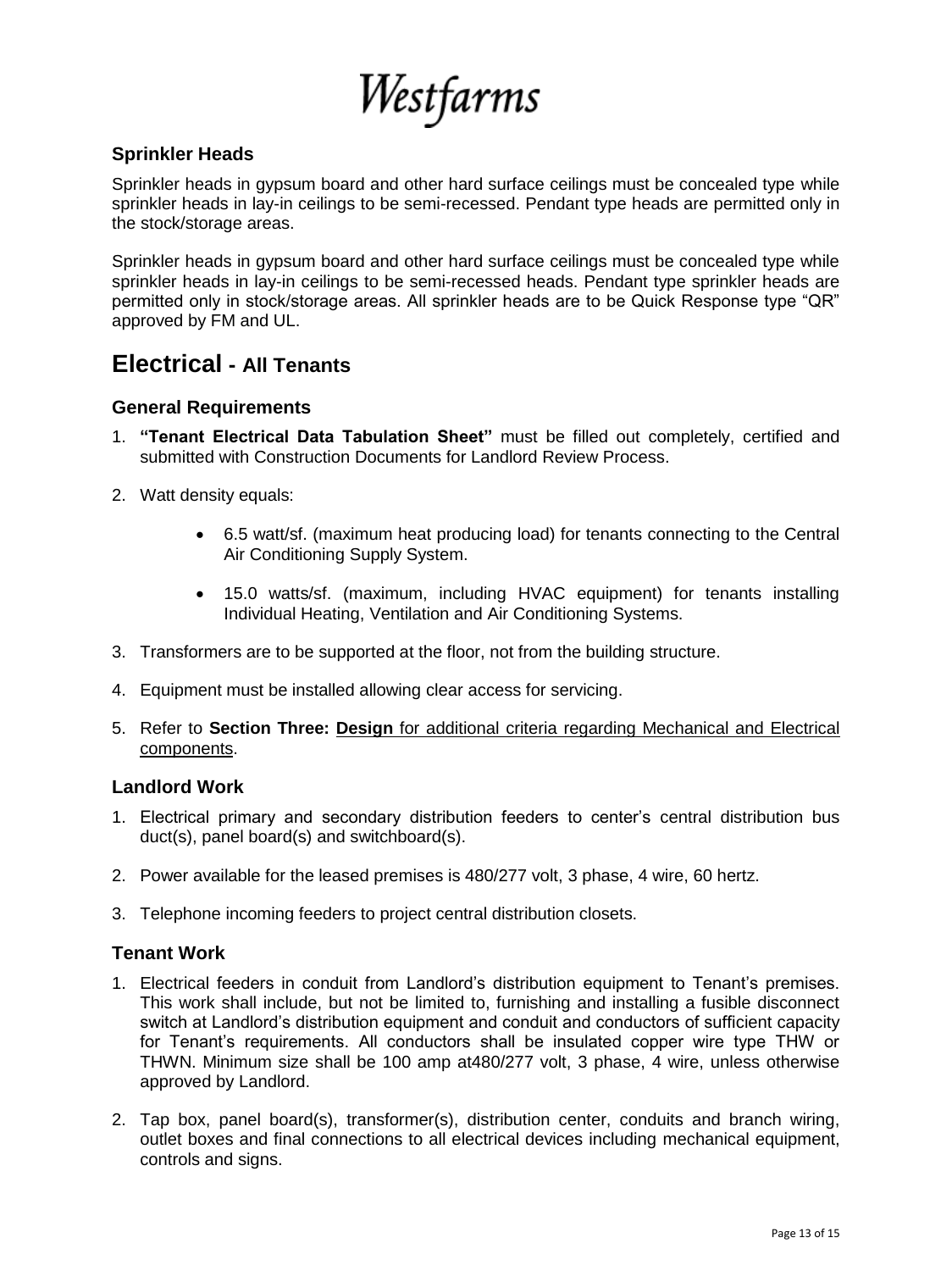

- 3. Panel board(s) shall be designed for 20% minimum spare ampacity (based on connected loads) and 20% spare breaker space.
- 4. All lighting fixtures, lamps, convenience outlets, time clocks, signs, etc. and all related conduits and wiring.
- 5. All fluorescent or incandescent lighting fixtures in Tenant's sales areas, other than track-type and decorative fixtures shall be recessed. Fluorescent fixtures shall have deep cell parabolic lenses. Bare lamp fluorescent or incandescent fixtures may not be used except in stockrooms or areas inaccessible to customers. Connections to all devices in Tenant's sales areas shall be concealed.
- 6. Telephone and Internet equipment, conduits and wire installations from tenant Dmark to central distribution cabinet shall be coordinated through Granite Telecommunications only at (855) GRT-GRID / (855) 478-4743.
- 7. Television and burglar alarm equipment and all conduits, wiring and related items for same. The installation of any roof mounted antenna must be approved, in writing, by Landlord.
- 8. Exit/emergency lighting system functioning on a normal source or battery operated source for loss of power conditions (as required by governing codes). Emergency lighting shall be provided by Tenant to illuminate stock or sales area and rear exit way during power outages. Said lighting shall be battery operated, recessed lights or twin-head light pack(s). In areas visible to customers, battery assembly for emergency lights shall be concealed and remote-type light fixtures used.
- 9. Transformers, ballast, conduit, wiring and related items for signs. Circuits serving sign(s) shall be connected by a time switch.
- 10. **Service call system:** Tenant shall provide and install a buzzer call system and all related conduit and wire located at back service corridor and must not be audible in sales area.
- 11. Three phase transformers (dry-type) for all Tenants shall have six standard full capacity arrangements. Entire installation within Tenant's premises shall be balanced equally across all three phases.
- 12. Entire installation shall meet all requirements of national or local electrical codes. All equipment shall bear UL labels.
- 13. All electrical wiring systems shall be in conduit. The use of "Bx" or "Romex" is not permitted. Speaker or low voltage wiring must be plenum rated or in conduit.
- 14. The neutral conductor shall not be bonded to ground at Tenant's electrical distribution equipment. The ground fault protection in Landlord's distribution system will not function properly if the neutral is bonded to ground anywhere. Correct this situation if found existing.
- 15. Unless approved otherwise in the Tenant's lease, a roof access agreement is required prior to the installation of any roof mounted antenna or satellite dish.